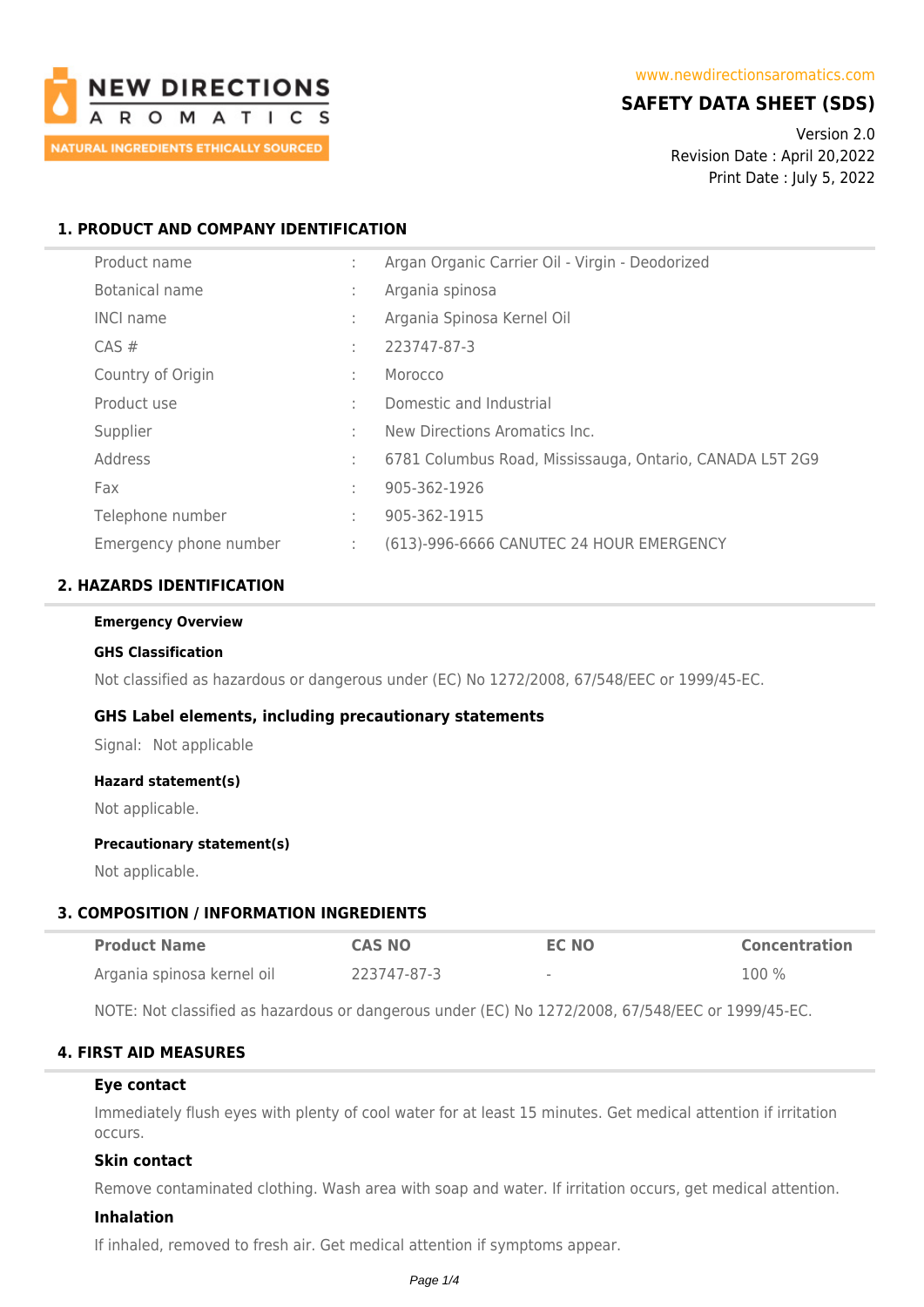# **Ingestion**

Seek medical attention or contact local poison control center.

# **5. FIRE FIGHTING MEASURES**

## **Suitable extinguishing media**

Foam. Dry Powder. Carbon dioxide.

## **Unsuitable extinguishing media**

Water spray, water jet.

### **Special protective equipment and precautions for fire-fighters**

Wear proper protective equipment. Exercise caution when fighting any chemical fire. Use water spray or fog for cooling exposed containers.

## **Special hazards arising from the substance or its combustible products**

Hazardous decomposition products may be formed at extreme heat or if burned.

#### **Resulting gases**

Carbon oxides.

## **6. ACCIDENTAL RELEASE MEASURES**

### **Personal precautions, protective equipment and emergency procedures.**

Equip clean crew with proper protection. Respiratory protection equipment may be necessary.

### **Environmental precautions**

Prevent entry to sewers and public waters. Notify authorities if product enters sewers or public waters.

## **Methods and materials for containment and cleaning up**

Clean up any spills as soon as possible, using an absorbent material to collect it. Use suitable disposal containers.

# **7. HANDLING AND STORAGE**

# **Precautions for safe handling**

No direct lighting. No smoking. Ensure prompt removal from eyes, skin and clothing. Wash hands and other exposed areas with mild soap and water before eating, drinking or smoking and when leaving work. Handle in accordance with good industrial hygiene and safety procedures.

## **Conditions for safe storage, including any incompatibilities**

Provide local exhaust or general room ventilation to minimize dust and/or vapour concentrations. Keep container closed when not in use.

# **8. EXPOSURE CONTROLS AND PERSONAL PROTECTION**

### **Eyes**

Use tightly sealed goggles.

# **Skin**

If skin contact or contamination of clothing is likely, protective clothing should be worn. Use protective gloves.

## **Respiratory**

In case of insufficient ventilation, wear suitable respiratory equipment.

#### **9. PHYSICAL AND CHEMICAL PROPERTIES**

| Appearance | Pale yellow to golden yellow liquid.            |
|------------|-------------------------------------------------|
| Odor       | Strong earthy scent characteristic of this oil. |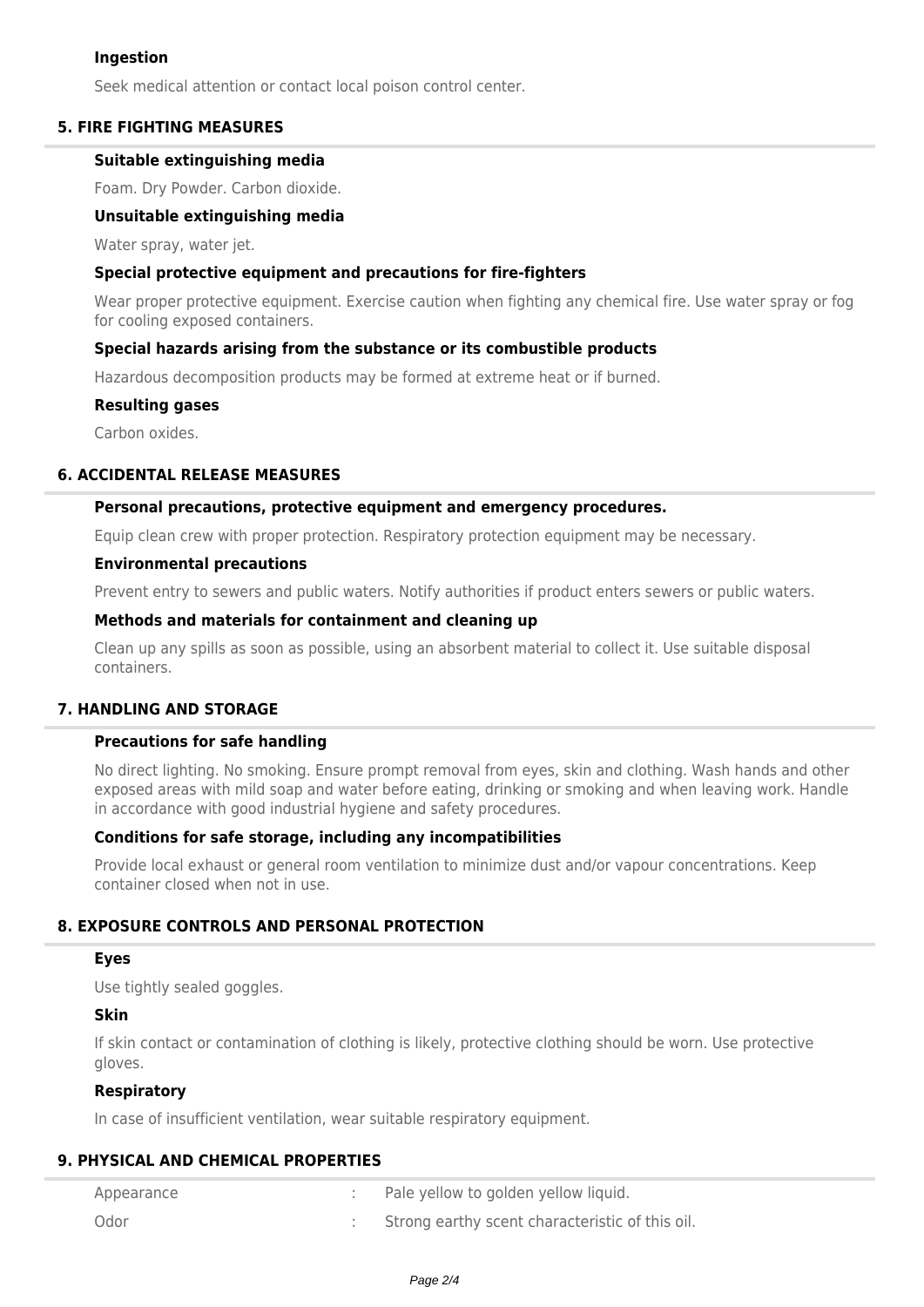| Flash point      | $\therefore$ >300 °C                             |
|------------------|--------------------------------------------------|
| Relative density | $0.908$ – $0.918$ @ 20°C                         |
| Solubility (ies) | Soluble in alcohol and oils. Insoluble in water. |

# **10. STABILITY AND REACTIVITY**

# **Reactivity**

This material presents no significant reactivity hazard.

### **Chemical stability**

Chemically stable.

# **Possibility of hazardous reactions**

Hazardous polymerization will not occur.

## **Conditions to avoid**

Heating to more than 60°C (cosmetic use), light and the oxygen of the ambient air: degradation and oxidation of the substance.

# **Incompatible materials**

No data.

### **Hazardous decomposition products**

No data.

# **11. TOXICOLOGICAL INFORMATION**

# **Acute toxicity**

No acute toxicity is to be feared regarding the product.

### **Carcinogenicity**

None of the components of this material are listed as a carcinogen.

# **Teratogenicity**

Non-mutagenic.

## **Mutagenicity**

Non-mutagenic.

### **Inhalation**

No known acute effect in normal conditions of use

# **Skin contact**

Non-irritating.

# **Eye contact**

Non-irritating.

#### **Ingestion**

No known acute effect in normal conditions of use.

# **12. ECOLOGICAL INFORMATION**

## **Ecotoxicity**

No ecological problems to be expected when the product is handled and used with due care and attention.

## **Persistence and degradability**

Completely biodegradable but rich in DBO.

## **Bio - accumulative potential**

Not available.